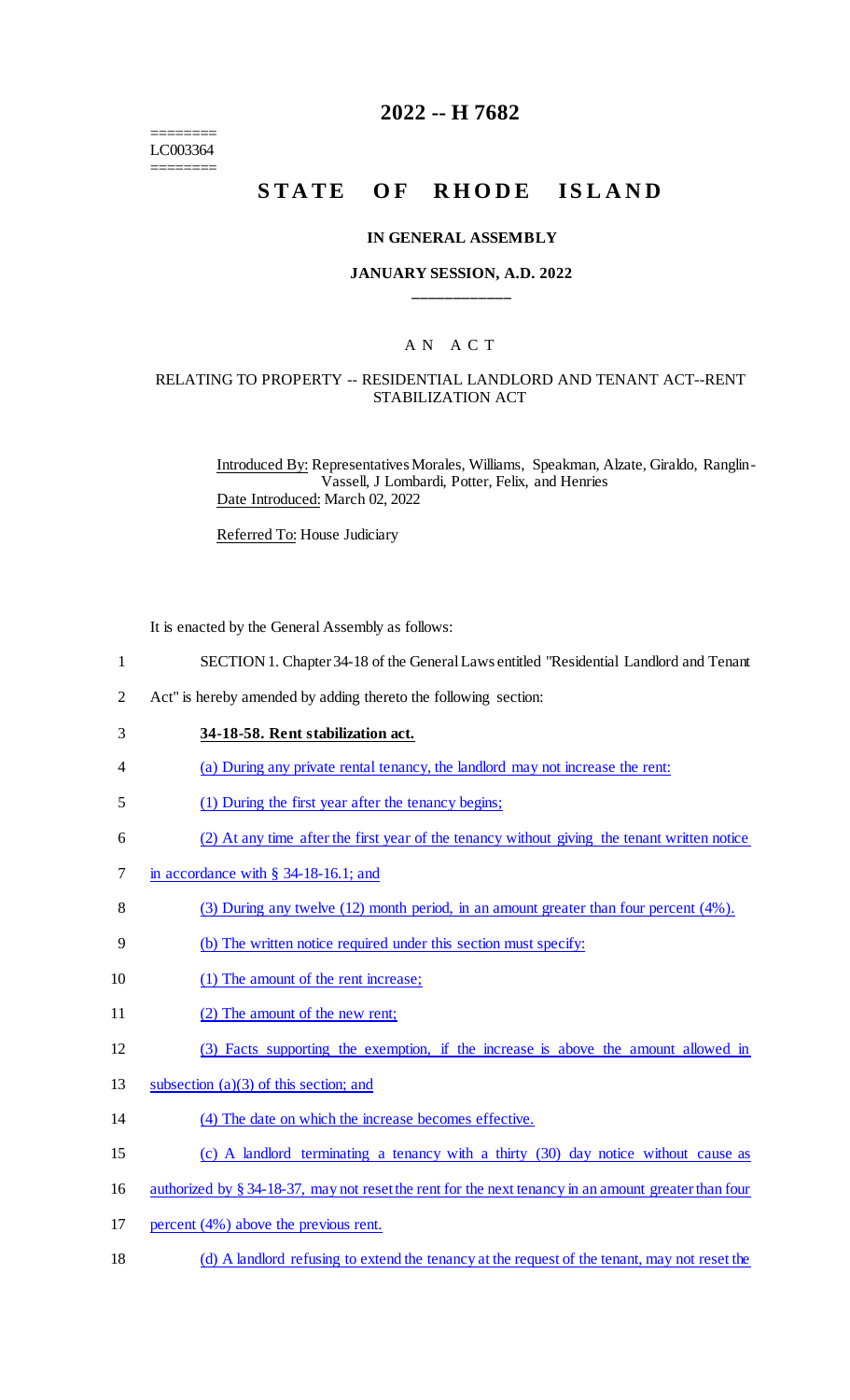1 rent for the next tenancy in an amount greater than four percent (4%) above the previous rent. (e) A landlord is not subject to this section when: (1) The tenant leaves by his or her own discretion and the landlord rents to a new tenant;  $4 \quad or \quad$  (2) The landlord is providing reduced rent to the tenant as part of a federal, state or local program or subsidy. (f) A landlord that increases rent in violation of this section or a landlord which wrongfully evicts a tenant shall be liable to the tenant in an amount equal to three (3) months' rent in addition to actual damages sustained by the tenant as a result of the tenancy termination. (g) A tenant is entitled to recovery under this section if the tenant commences an action asserting the claim within one year after the tenant knew or should have known the landlord terminated the tenancy in violation of this section. (h) This section does not create a right to increase rent that does not otherwise exist. (i) This section does not require a landlord to compromise, justify or reduce a rent increase 15 that the landlord otherwise is entitled to impose. (j) The deputy secretary of commerce for housing would enforce the provisions of this act. SECTION 2. This act shall take effect upon passage.

#### ======== LC003364 ========